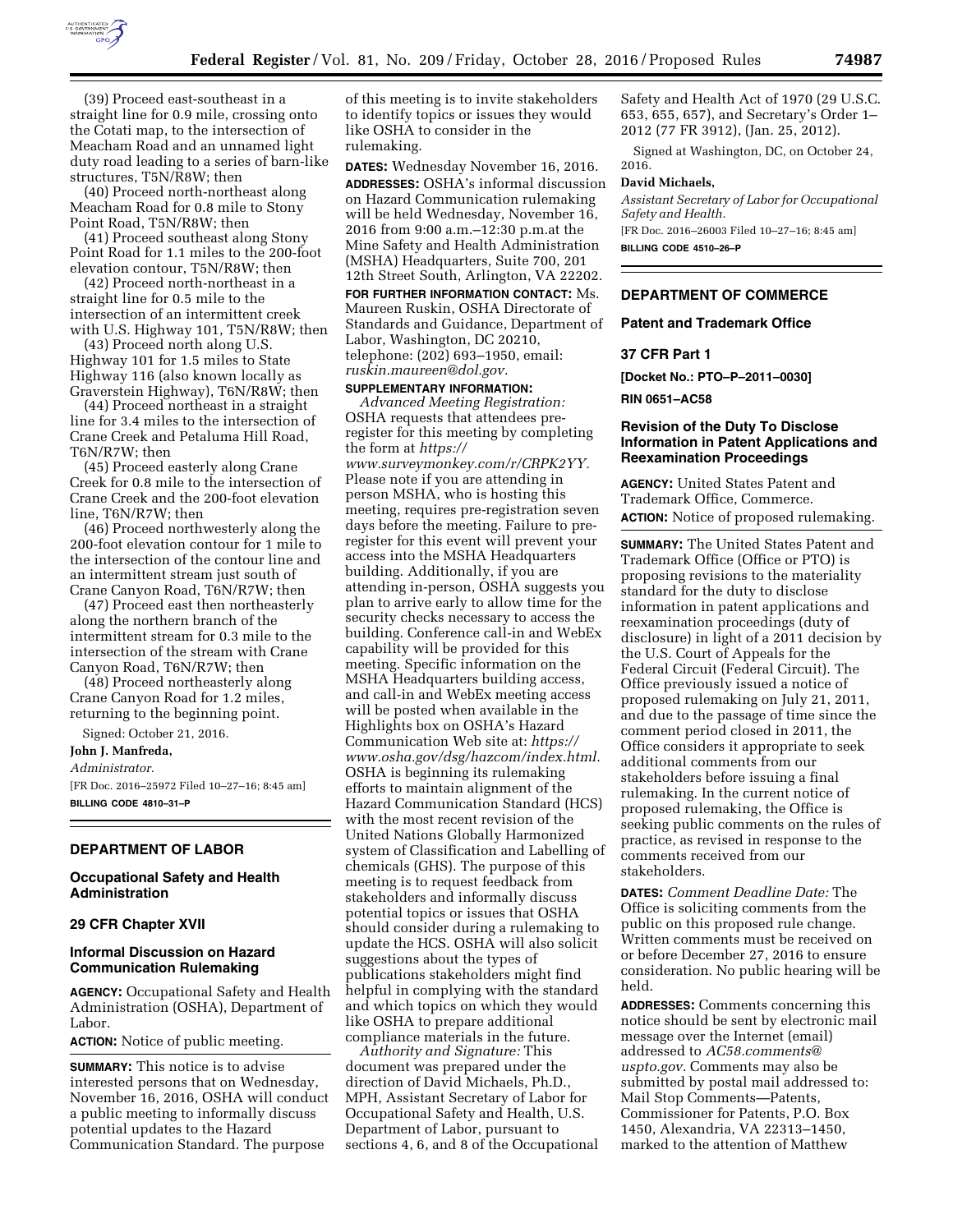Sked, Legal Advisor, Office of Patent Legal Administration, Office of the Associate Commissioner for Patent Examination Policy. Comments may also be sent by email via the Federal eRulemaking Portal. See the Federal eRulemaking Portal Web site (*[http://](http://www.regulations.gov) [www.regulations.gov](http://www.regulations.gov)*) for additional instructions on providing comments via the Federal eRulemaking Portal.

Although comments may be submitted by postal mail, the Office prefers to receive comments via email to facilitate posting on the Office's Internet Web site. Plain text is preferred, but comments may also be submitted in ADOBE® portable document format or MICROSOFT WORD® format. Comments not submitted electronically should be submitted on paper in a format that facilitates convenient scanning into ADOBE® portable document format.

The comments will be available for public inspection, upon request, at the Office of the Commissioner for Patents, located in Madison East, Tenth Floor, 600 Dulany Street, Alexandria, Virginia. Comments also will be available for viewing via the Office's Internet Web site (*<http://www.uspto.gov>*) and at *[http://www.regulations.gov.](http://www.regulations.gov)* Because comments will be made available for public inspection, information that the submitter does not desire to make public, such as an address or phone number, should not be included in the comments.

**FOR FURTHER INFORMATION CONTACT:** 

Matthew J. Sked, Legal Advisor ((571) 272–7627) or Nicole Dretar Haines, Senior Legal Advisor ((571) 272–7717), Office of Patent Legal Administration, Office of the Deputy Commissioner for Patent Examination Policy.

# **SUPPLEMENTARY INFORMATION:**

### **Executive Summary:**

*Purpose:* This notice proposes changes to the relevant rules of practice to harmonize the materiality standard for the duty of disclosure before the Office with the but-for materiality standard for establishing inequitable conduct before the courts in light of the Federal Circuit's decision in *Therasense, Inc.* v. *Becton, Dickinson & Co.,* 649 F.3d 1276 (Fed. Cir. 2011) (*en banc*).

*Summary of Major Provisions:* The Office proposes to revise the rules of practice to adopt the but-for standard for materiality required to establish inequitable conduct set forth in the Federal Circuit's decision in *Therasense*  as the standard for materiality for the duty to disclose information in patent applications and reexamination

proceedings. The Office also proposes to revise the rules of practice to explicitly reference ''affirmative egregious misconduct'' as set forth in the Federal Circuit's decision in *Therasense.* 

*Costs and Benefits:* This rulemaking is not economically significant as that term is defined in Executive Order 12866 (Sept. 30, 1993).

## **Background**

On May 25, 2011, the Federal Circuit issued the *en banc Therasense* decision, modifying the standard for materiality required to establish inequitable conduct before the courts. The Federal Circuit tightened the materiality standard to "reduce the number of inequitable conduct cases before the courts and . . . cure the problem of overdisclosure of marginally relevant prior art to the PTO.'' *Therasense,* 649 F.3d at 1291. In *Therasense,* the Federal Circuit held that ''the materiality required to establish inequitable conduct is but-for materiality.'' *Id.* The Federal Circuit explained that ''[w]hen an applicant fails to disclose prior art to the PTO, that prior art is but-for material if the PTO would not have allowed a claim had it been aware of the undisclosed prior art.'' *Id.* The Federal Circuit further explained that ''in assessing the materiality of a withheld reference, the court must determine whether the PTO would have allowed the claim if it had been aware of the undisclosed reference[,] . . . apply[ing] the preponderance of the evidence standard and giv[ing] claims their broadest reasonable construction.'' *Id.* at 1291–92. Examples of where the Federal Circuit found information to be but-for material include *Transweb, LLC* v. *3M Innovative Properties Co.,* 812 F.3d 1295 (Fed. Cir. 2016), and *Apotex, Inc.* v. *UCB Inc.,* 763 F.3d 1354 (Fed. Cir. 2014).

In addition, the Federal Circuit recognized that the materiality prong of inequitable conduct may also be satisfied in cases of affirmative egregious misconduct. *Id.* at 1292. *See also The Ohio Willow Wood Co.* v. *Alps South, LLC,* 735 F.3d 1333, 1351 (Fed. Cir. 2013); *Intellect Wireless, Inc.* v. *HTC Corp.,* 732 F.3d 1339, 1344 (Fed. Cir. 2013). The Federal Circuit explained that ''[t]his exception to the general rule of requiring but-for proof incorporates elements of the early unclean hands cases before the Supreme Court, which dealt with 'deliberately planned and carefully executed scheme[s]' to defraud the PTO and the courts.'' *Therasense,* 649 F.3d at 1292. The Federal Circuit reasoned that ''a patentee is unlikely to go to great lengths to deceive the PTO with a

falsehood unless it believes that the falsehood will affect issuance of the patent.'' *Id.* Further, the Federal Circuit clarified that while the filing of an unmistakably false affidavit would constitute affirmative egregious misconduct, ''neither mere nondisclosure of prior art references to the PTO nor failure to mention prior art references in an affidavit constitutes affirmative egregious misconduct.'' *Id.*  at 1292–93. Rather, ''claims of inequitable conduct that are based on such omissions require proof of but-for materiality.'' *Id.* at 1293.

A notice of proposed rulemaking was previously published in the **Federal Register** (76 FR 43631) on July 21, 2011. Comments were due on September 19, 2011. The Office received 24 written comments in response to the notice. In addition to considering the public comments, the Office monitored further Federal Circuit decisions regarding the application of the inequitable conduct standard. Based upon the passage of time since the end of the comment period and the significant changes to patent law as a result of the successful implementation of the Leahy-Smith America Invents Act, the Office considered it appropriate to obtain public comment on the proposed changes to the rules of practice regarding the duty of disclosure. Therefore, the Office is publishing the current notice of proposed rulemaking to provide the public with an opportunity to comment on the proposed revisions, which take into account the comments received in response to the 2011 notice of proposed rulemaking.

Like the previously proposed rule, the currently proposed rule would harmonize the materiality standard for the duty of disclosure before the Office with the but-for materiality standard set forth in *Therasense* for establishing inequitable conduct before the courts. Specifically, the currently proposed rule would modify 37 CFR 1.56(a) and 37 CFR 1.555(a) to recite that the materiality standard for the duty of disclosure is but-for materiality, and would modify 37 CFR 1.56(b) and 37 CFR 1.555(b) to define the but-for materiality standard as set forth in *Therasense.* Further, in view of the Federal Circuit's recognition that affirmative egregious misconduct satisfies the materiality prong of inequitable conduct, the currently proposed rule would amend 37 CFR 1.56(a) and 37 CFR 1.555(a) to explicitly incorporate affirmative egregious misconduct.

In the previous notice of proposed rulemaking, the Office proposed only to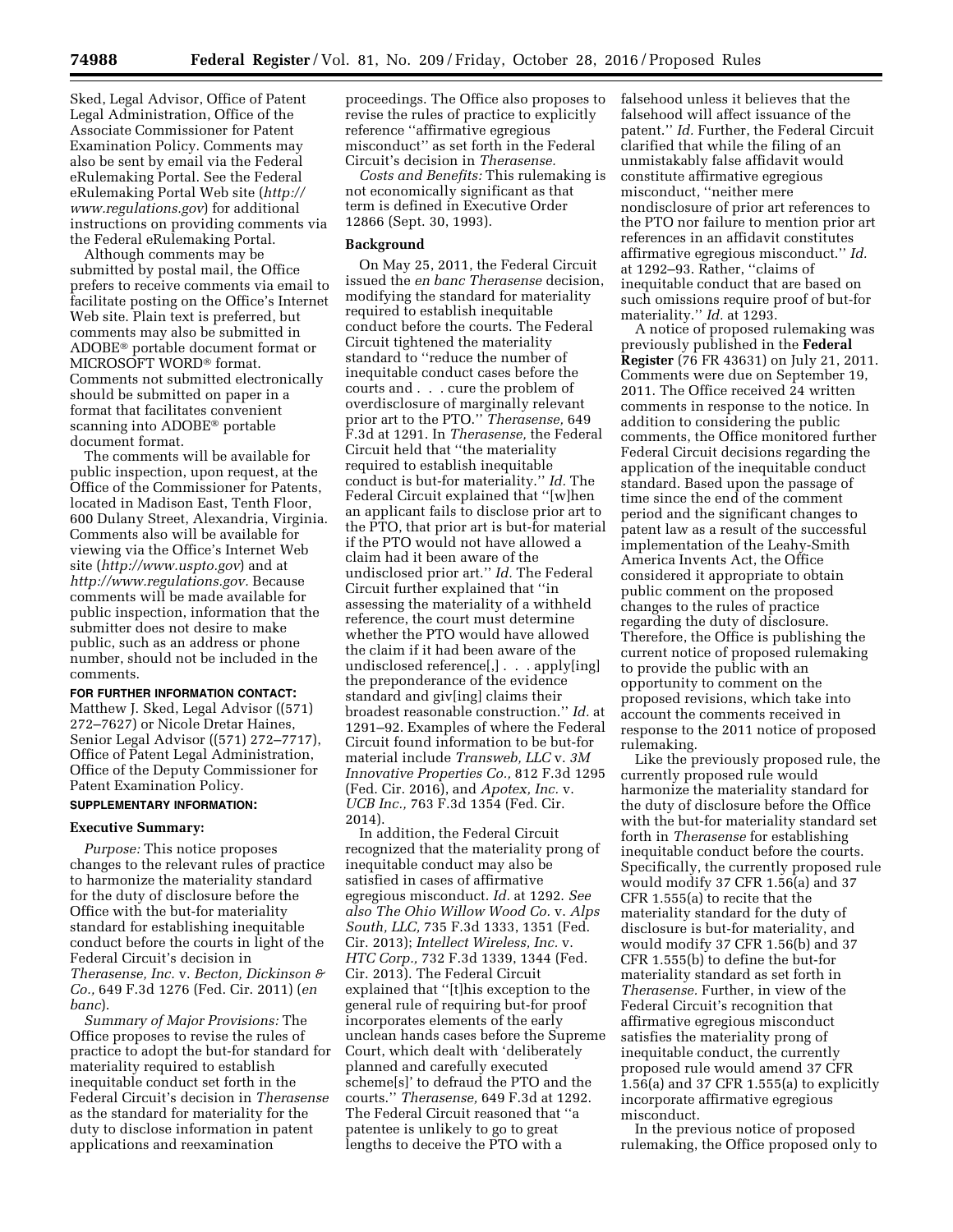amend 37 CFR 1.56(b) and 37 CFR 1.555(b) by combining in the same provision both an explicit reference to the *Therasense* materiality standard and a definition of the materiality standard, which included an explicit recitation of affirmative egregious misconduct. *See Revision of the Materiality to Patentability Standard for the Duty to Disclose Information in Patent Applications,* 76 FR 43631, 43634 (July 21, 2011). Prior to making a final decision on whether to modify the previously proposed rule, the Office considered all public comments and monitored the petition for certiorari to the Supreme Court in *1st Media, LLC* v. *Electronic Arts, Inc.,* 694 F.3d 1367 (Fed. Cir. 2012), *cert. denied,* 134 S.Ct. 418 (2013) and the further developments regarding the application of the inequitable conduct standard by the Federal Circuit. Accordingly, the Office has decided to modify the previously proposed rule language to avoid potential confusion by moving the language regarding affirmative egregious misconduct from the definition of the materiality standard for disclosure of information in 37 CFR 1.56(b)(2) and 37 CFR 1.555(b)(2), as previously proposed, to 37 CFR 1.56(a) and 37 CFR 1.555(a), respectively. Therefore, in the currently proposed rule, 37 CFR 1.56(b) and 37 CFR 1.555(b) would define the but-for materiality standard as set forth in *Therasense,* while 37 CFR 1.56(a) and 37 CFR 1.555(a) would incorporate affirmative egregious misconduct.

In the previous notice of proposed rulemaking, the Office also proposed to amend 37 CFR 1.56(b) and 37 CFR 1.555(b) to explicitly reference the *Therasense* ruling. Comments received in response to the previous notice of proposed rulemaking questioned explicitly referencing the *Therasense*  decision directly in the rules out of concern that the rules could be affected as the *Therasense* ruling is interpreted and applied, or if *Therasense* is overruled. While the currently proposed rule removes the explicit reference to the *Therasense* decision, explicitly referencing the court decision is not necessary to link the materiality standard for the duty of disclosure before the Office with the but-for materiality standard set forth in *Therasense* for establishing inequitable conduct before the courts. The recitation of but-for materiality in 37 CFR 1.56(a) and 1.555(a) and the definition of butfor materiality in 37 CFR 1.56(b) and 1.555(b) would establish that the materiality standard for the duty of disclosure in this currently proposed rule is the same as the but-for

materiality standard set forth in *Therasense* and its interpretations and applications.

As discussed previously, *Therasense*  was decided by the Federal Circuit *en banc.* This precedential decision can only be overturned by another *en banc*  decision of the Federal Circuit or by a decision of the Supreme Court. *See, e.g., Nobelpharma AB* v. *Implant Innovations, Inc.,* 141 F.3d 1059, 1068 n.5 (Fed. Cir. 1998) (Federal Circuit precedent may not be changed by a panel.). The Office's explicit reference to and definition of the but-for materiality standard set forth in *Therasense* in currently proposed 37 CFR 1.56 and 37 CFR 1.555 would avoid divergence between the Office's materiality standard for the duty of disclosure and the but-for inequitable conduct materiality standard set forth in *Therasense.* This approach should benefit the public by providing a consistent materiality standard without the need for continuous revisions to the rules as the *Therasense* standard is interpreted or applied. In the event the Supreme Court, or Federal Circuit acting *en banc,* chooses to revise the but-for materiality standard in *Therasense,* the Office will reconsider the rules at that time. Further, the Office will keep the public informed of its understanding of how the Federal Circuit interprets the standard through future revisions to the Manual of Patent Examining Procedure (MPEP).

Historically, the Federal Circuit connected the materiality standard for inequitable conduct with the Office's materiality standard for the duty of disclosure. That is, the Federal Circuit has invoked the materiality standard for the duty of disclosure to measure materiality in cases raising claims of inequitable conduct. In doing so, the Federal Circuit has utilized both the ''reasonable examiner'' standard set forth in the 1977 version of 37 CFR 1.56(b) and the *prima facie* case of unpatentability standard set forth in the 1992 version of 37 CFR 1.56(b). *See, e.g., Am. Hoist & Derrick Co.* v. *Sowa & Sons, Inc.,* 725 F.2d 1350, 1363 (Fed. Cir. 1984); *Bruno Indep. Living Aids, Inc.* v. *Acorn Mobility Servs., Ltd.,* 394 F.3d 1348, 1352–53 (Fed. Cir. 2005). In *Therasense,* the Federal Circuit eliminated what existed of the historical connection between the two materiality standards and did not indicate that the Office must apply the but-for standard for materiality required to establish inequitable conduct under *Therasense*  as the standard for determining materiality under 37 CFR 1.56 or 37 CFR 1.555. Thus, while *Therasense* does not require the Office to harmonize its

materiality standard underlying the duty of disclosure and the Federal Circuit's but-for materiality standard underlying the inequitable conduct doctrine, there are important reasons to amend 37 CFR 1.56 and 37 CFR 1.555 to do so.

A unitary materiality standard is simpler for the patent system as a whole. Under the single but-for standard of materiality, patent applicants will not be put in the position of having to meet one standard of materiality as set forth in *Therasense* in defending against inequitable conduct allegations and a second, different materiality standard when complying with the duty of disclosure before the Office. Also, the Office expects that by adopting the *Therasense* but-for standard for materiality in this currently proposed rule, the frequency with which charges of inequitable conduct are raised against applicants and practitioners for failing to disclosure material information to the Office will be reduced.

Similarly, the Office expects that adopting the but-for materiality standard would reduce the incentive to submit marginally relevant information in information disclosure statements (IDSs). As such, this currently proposed rule would further the Office's goal of enhancing patent quality. The adoption of the but-for standard for materiality should lead to more focused prior art submissions by applicants, which in turn will assist examiners in more readily recognizing the most relevant prior art.

At the same time, the Office also expects this currently proposed rule would continue to encourage applicants to comply with their duty of candor and good faith. The Office recognizes that it previously considered, and rejected, a but-for standard for the duty of disclosure in 1992 when it promulgated the *prima facie* case of unpatentability standard that would be replaced under this proposed rule. *Duty of Disclosure,*  57 FR 2021, 2024 (Jan. 17, 1992). The Office was concerned about the types of potential misconduct that could occur unchecked under a pure but-for standard. By including a provision for affirmative egregious misconduct in the currently proposed rule, the Office's long-standing concern would be mitigated. In *Therasense,* the Federal Circuit stated, ''creating an exception to punish affirmative egregious acts without penalizing the failure to disclose information that would not have changed the issuance decision. strikes a necessary balance between encouraging honesty before the PTO and preventing unfounded accusations of inequitable conduct.'' *Id.* at 1293.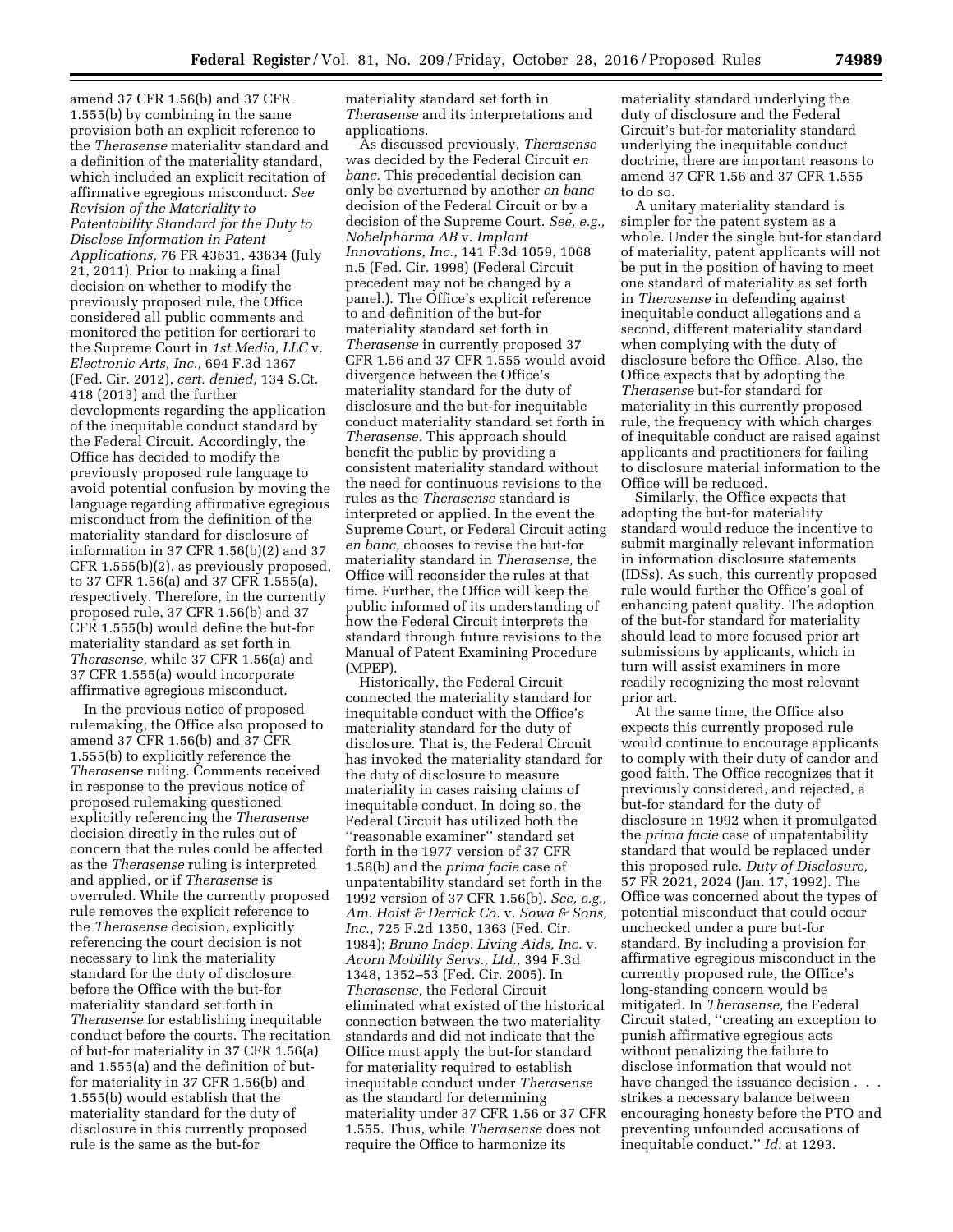### **Discussion of Specific Rules**

The following is a description of the amendments PTO is proposing:

*Section 1.56:* Section 1.56(a) as proposed to be amended would provide that the materiality standard for the duty of disclosure is but-for materiality. Further, § 1.56(a) as proposed would provide that a patent will not be granted on an application in which affirmative egregious misconduct was engaged in.

Section 1.56(b) as proposed to be amended would replace the *prima facie*  case of unpatentability materiality standard with the definition of the butfor materiality standard. As proposed, § 1.56(b) would provide that information is but-for material to patentability if the Office would not find a claim patentable if the Office were aware of the information, applying the preponderance of the evidence standard and giving the claim its broadest reasonable construction consistent with the specification.

Previously proposed § 1.56(b) included two discrete sentences. The first sentence stated information is material to patentability if it is material under the standard set forth in *Therasense,* and the second sentence stated information is material to patentability under *Therasense* if (1) the Office would not allow a claim if it were aware of the information, or (2) the applicant engages in affirmative egregious misconduct before the Office as to the information. *See Revision of the Materiality to Patentability Standard for the Duty to Disclose Information in Patent Applications,* 76 FR at 43634. The explicit reference to the *Therasense*  decision and the recitation of affirmative egregious misconduct in previously proposed § 1.56(b) have not been retained in this currently proposed rule in view of public comments received. Currently proposed § 1.56(a) now recites that the materiality standard for the duty of disclosure is but-for materiality. Currently proposed § 1.56(b) defines the but-for materiality standard as set forth in *Therasense.* 

As set forth above, an explicit reference to the *Therasense* decision is not necessary to link the materiality standard for the duty of disclosure to the but-for materiality standard for inequitable conduct set forth in *Therasense.* The Office has determined that reciting ''but-for material[ity]'' and its definition as it is recited in *Therasense* makes clear that the standard for materiality is the but-for standard set forth in *Therasense* and its interpretations and applications. Also, by moving the language regarding affirmative egregious misconduct from

previously proposed § 1.56(b)(2) to § 1.56(a), the Office has separated the definition of the materiality standard for the duty to disclose information from the recitation of affirmative egregious misconduct.

Additionally, the Office has modified the previously proposed rule language to state that a claim is given its broadest reasonable construction ''consistent with the specification.'' The Office did not intend the previously proposed omission of this language that is present in existing §§ 1.56(b) and 1.555(b) as an indication that claims would no longer be given their broadest reasonable construction consistent the specification. While the Federal Circuit in *Therasense* did not specifically state that the broadest reasonable construction is a construction that is consistent with the specification, the Federal Circuit referenced MPEP § 2111 (8th ed. 2001) (Rev. 9, Aug. 2012) in establishing that a claim is given its broadest reasonable construction. *Therasense,* 649 F.3d at 1292. MPEP § 2111 states that ''(d)uring patent examination, the pending claims must be 'given their broadest reasonable interpretation consistent with the specification.''' *See also Phillips* v. *AWH Corp.,* 415 F.3d 1303, 1316 (Fed. Cir. 2005) (''The Patent and Trademark Office ('PTO') determines the scope of claims in patent applications not solely on the basis of the claim language, but upon giving claims their broadest reasonable construction 'in light of the specification as it would be interpreted by one of ordinary skill in the art.' ''). In addition, the Federal Circuit has indicated that the phrases ''broadest reasonable interpretation'' and ''broadest reasonable interpretation consistent with the specification'' have the same meaning as it would be unreasonable to ignore any interpretive guidance afforded by the written description. *See In re Morris,* 127 F.3d 1048, 1054 (Fed. Cir. 1997). Nevertheless, in order to make clear that any construction made by the Office in the application of § 1.56 must be consistent with the specification, the currently proposed rules have been amended accordingly.

*Section 1.555:* Section 1.555(a) as proposed to be amended would provide that the materiality standard for the duty of disclosure in a reexamination proceeding is but-for materiality. Further, § 1.555(a) as proposed to be amended would provide that the duties of candor, good faith, and disclosure have not been complied with if affirmative egregious misconduct was engaged in by, or on behalf of, the

patent owner in the reexamination proceeding.

Section 1.555(b) as proposed to be amended would provide that information is but-for material to patentability if, for any matter proper for consideration in reexamination, the Office would not find a claim patentable if the Office were aware of the information, applying the preponderance of the evidence standard and giving the claim its broadest reasonable construction consistent with the specification. The explicit reference to the *Therasense* decision and recitation of affirmative egregious misconduct in previously proposed § 1.555(b) have not been retained in this currently proposed rule in view of public comments received. Currently proposed § 1.555(a) now recites that the materiality standard for the duty of disclosure in a reexamination proceeding is but-for materiality. Currently proposed § 1.555(b) defines the but-for materiality standard as set forth in *Therasense.* 

Additionally, § 1.555(b) as proposed would provide that the but-for materiality standard covers the disclosure of information as to any matter that is proper for consideration in a reexamination proceeding. Previously proposed § 1.555(b) was silent as to the types of information that are appropriate for consideration in a reexamination proceeding, and existing § 1.555(b) limits the types of information that could be considered in reexamination to patents and printed publications. In view of public comments received, this currently proposed rule would amend § 1.555(b) to again recite the types of information that are appropriate for consideration in a reexamination proceeding but, unlike the existing rule, this currently proposed rule encompasses disclosure of information as to any matter that is appropriate for consideration in a reexamination proceeding (*e.g.,*  admissions by patent owner), as opposed to being limited to patents and printed publications.

It is noted that § 1.933 is also directed to the duty of disclosure in *inter partes*  reexamination proceedings; however, the statement as to materiality of information in § 1.933 incorporates § 1.555. Thus, § 1.933 has not been amended in this currently proposed rule.

#### **Comments and Response to Comments**

The Office published a notice on July 21, 2011, proposing to change the rules of practice to revise the standard for materiality of the duty to disclose information in patent applications and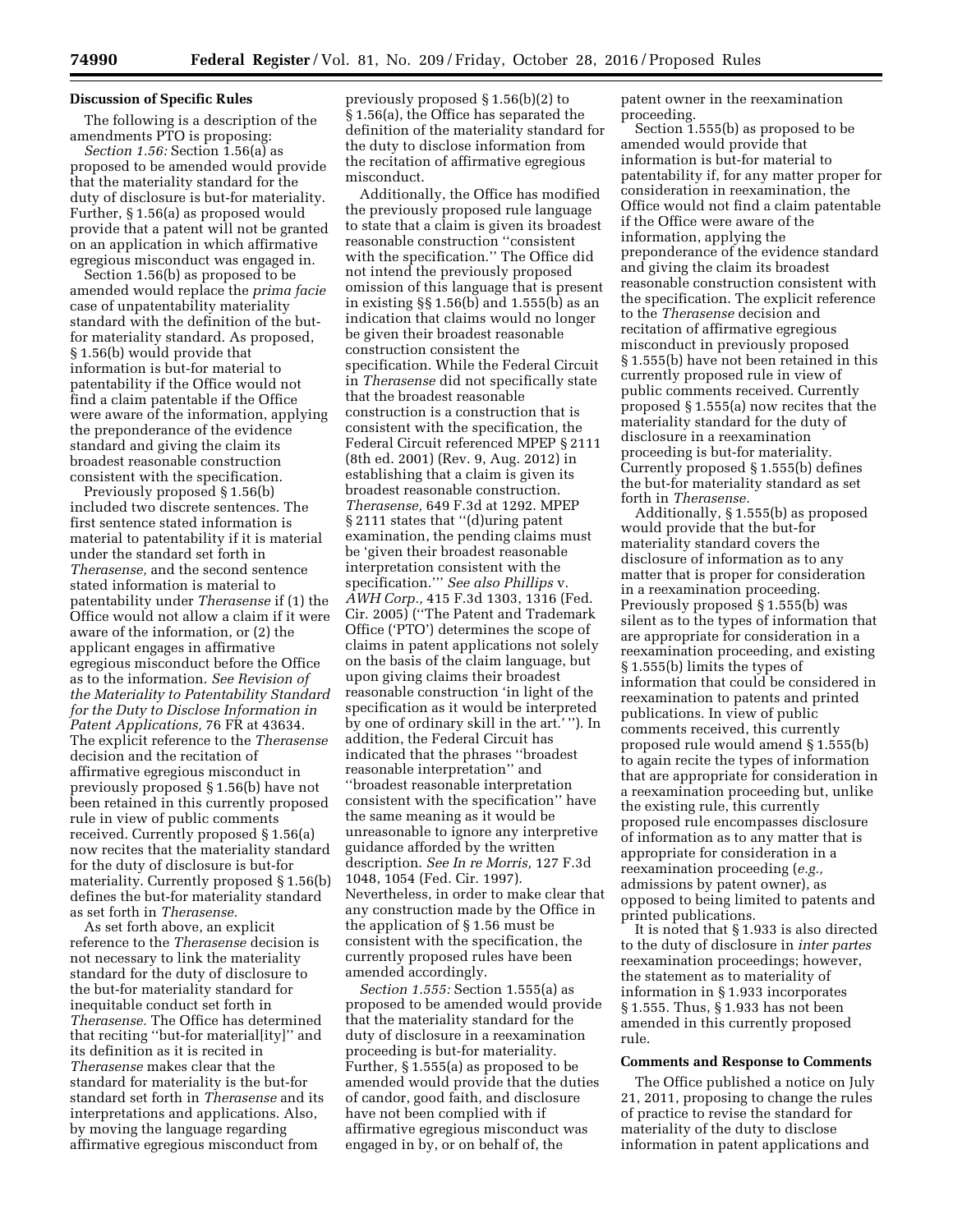reexamination proceedings in light of the decision of the Federal Circuit in *Therasense. See Revision of the Materiality to Patentability Standard for the Duty to Disclose Information in Patent Applications,* 76 FR at 43631. The Office received 24 written comments (from intellectual property organizations, academic and research institutions, companies, and individuals) in response to that notice. The comments and the Office's responses to the comments follow:

- A. Previously Proposed §§ 1.56(b)(1) and  $1.555(b)(1)$
- B. Cumulative Information
- C. Affirmative Egregious Misconduct
- D. *Therasense* Language
- E. General Language Comments
- F. Application of Rule Standards
- G. General Comments

# *A. Previously Proposed §§ 1.56(b)(1) and 1.555(b)(1)*

*Comment 1:* Several comments suggested amending previously proposed §§ 1.56(b)(1) and 1.555(b)(1) to add the phrase ''consistent with the specification'' following the phrase ''broadest reasonable construction'' to ensure the Office would be giving a claim its broadest reasonable construction consistent with the specification.

*Response:* As discussed in the preamble, the Office has modified the previously proposed rule language to add ''consistent with the specification'' after ''broadest reasonable construction.''

*Comment 2:* One comment suggested amending previously proposed §§ 1.56(b)(1) and 1.555(b)(1) to change the perspective from the present to the time when information was withheld from the Office. In particular, this comment suggested changing the phrase ''would not allow a claim if it were aware of the information'' in proposed § 1.56(b)(1) to ''would not have allowed a claim if it were aware of the information,'' and changing the phrase ''would not find a claim patentable if it were aware of the information'' in proposed § 1.555(b)(1) to ''would not have found a claim patentable if it were aware of the information.'' Another comment requested clarification regarding whether proposed §§ 1.56(b)(1) and 1.555(b)(1) would apply to any application pending on, or applications filed after, the effective date of any final rule.

*Response:* While the first comment suggested specific language found in the *Therasense* holding be added to the rules, the *Therasense* holding pertains to inequitable conduct analysis by the courts, which is applied from a different

perspective than the duty of disclosure analysis by applicants. The duty of disclosure is a prospective analysis, while inequitable conduct is a retrospective analysis. In other words, an applicant determines materiality in the present, not retroactively as a court would determine inequitable conduct. Additionally, with respect to Office proceedings, §§ 1.56(b) and 1.555(b) as proposed in this rule would apply to any application or reexamination proceeding pending on, filed on, or filed after the effective date of any final rule.

*Comment 3:* Several comments requested clarification regarding whether "a claim" in proposed §§ 1.56(b)(1) and 1.555(b)(1) is the finally allowed claim or any claim pending during prosecution, such as restricted claims, withdrawn claims, amended claims, etc.

*Response:* Currently proposed § 1.56(a) explicitly states ''[t]he duty to disclose information exists with respect to each pending claim until the claim is cancelled or withdrawn from consideration, or the application becomes abandoned.'' Similarly, § 1.555(a) states ''[t]he duty to disclose the information exists with respect to each claim pending in the reexamination proceeding until the claim is cancelled.'' Therefore, the duty of disclosure pertains to all claims while they are pending. The duty does not pertain to information that is only material to claims that have been cancelled or withdrawn.

#### *B. Cumulative Information*

*Comment 4:* Several comments suggested the rules maintain the language from existing §§ 1.56(b) and 1.555(b), which provide that information is material to patentability ''when it is not cumulative to information already of record or being made of record.''

*Response:* Sections 1.56 and 1.555 in this currently proposed rule do not include the language regarding cumulative information set forth in existing §§ 1.56 and 1.555. The Office, however, is not requesting that applicants submit cumulative information. Information that is merely cumulative to information already on the record would not be material under the but-for standard.

*Comment 5:* One comment stated that non-disclosed cumulative information may meet the but-for test in the situation where the Office erred in allowing a claim over the originally cited art and the applicant is in possession of art that is cumulative to the originally cited art.

*Response:* The applicant is under a duty to refrain from filing and prosecuting claims that are known to be unpatentable whether based on information already of record and not recognized by the examiner or cumulative information not submitted. *See* §§ 11.18, 11.301, and 11.303. In such an instance, the applicant should amend the claims accordingly.

#### *C. Affirmative Egregious Misconduct*

*Comment 6:* Several comments stated that combining the but-for test of §§ 1.56(b)(1) and 1.555(b)(1) and the affirmative egregious misconduct test of §§ 1.56(b)(2) and 1.555(b)(2) in the previously proposed rules will lead to confusion because the but-for test involves the materiality of information while the ''affirmative egregious misconduct'' test is related to the nature of the conduct. Several comments, in particular, suggested moving the ''affirmative egregious misconduct'' exception into §§ 1.56(a) and 1.555(a).

*Response:* In order to alleviate any potential confusion by including affirmative egregious misconduct in §§ 1.56(b) and 1.555(b), this currently proposed rule amends §§ 1.56 and 1.555 by moving the language regarding affirmative egregious misconduct from previously proposed §§ 1.56(b)(2) and 1.555(b)(2) to §§ 1.56(a) and 1.555(a), respectively. In particular, § 1.56(a) as currently proposed would provide that a patent will not be granted on an application where any individual associated with the filing or prosecution of the application engages in affirmative egregious misconduct. Section 1.555(a) as currently proposed would provide that the duties of candor, good faith, and disclosure have not been complied with if any individual associated with the patent owner in a reexamination proceeding engages in affirmative egregious misconduct. Thus, §§ 1.56(b) and 1.555(b), as currently proposed, are limited to defining the but-for materiality standard for the duty to disclose information.

*Comment 7:* Several comments stated that the phrase ''affirmative egregious misconduct'' in previously proposed rules §§ 1.56(b)(2) and 1.555(b)(2) is a vague and undefined term and, therefore, should not be included in the rules. In addition, several comments requested that the Office incorporate the definition of affirmative egregious misconduct from *Therasense* directly into the rule. Several comments requested guidance, such as examples, on what sort of conduct constitutes affirmative egregious misconduct in previously proposed §§ 1.56(b) and 1.555(b). One other comment suggested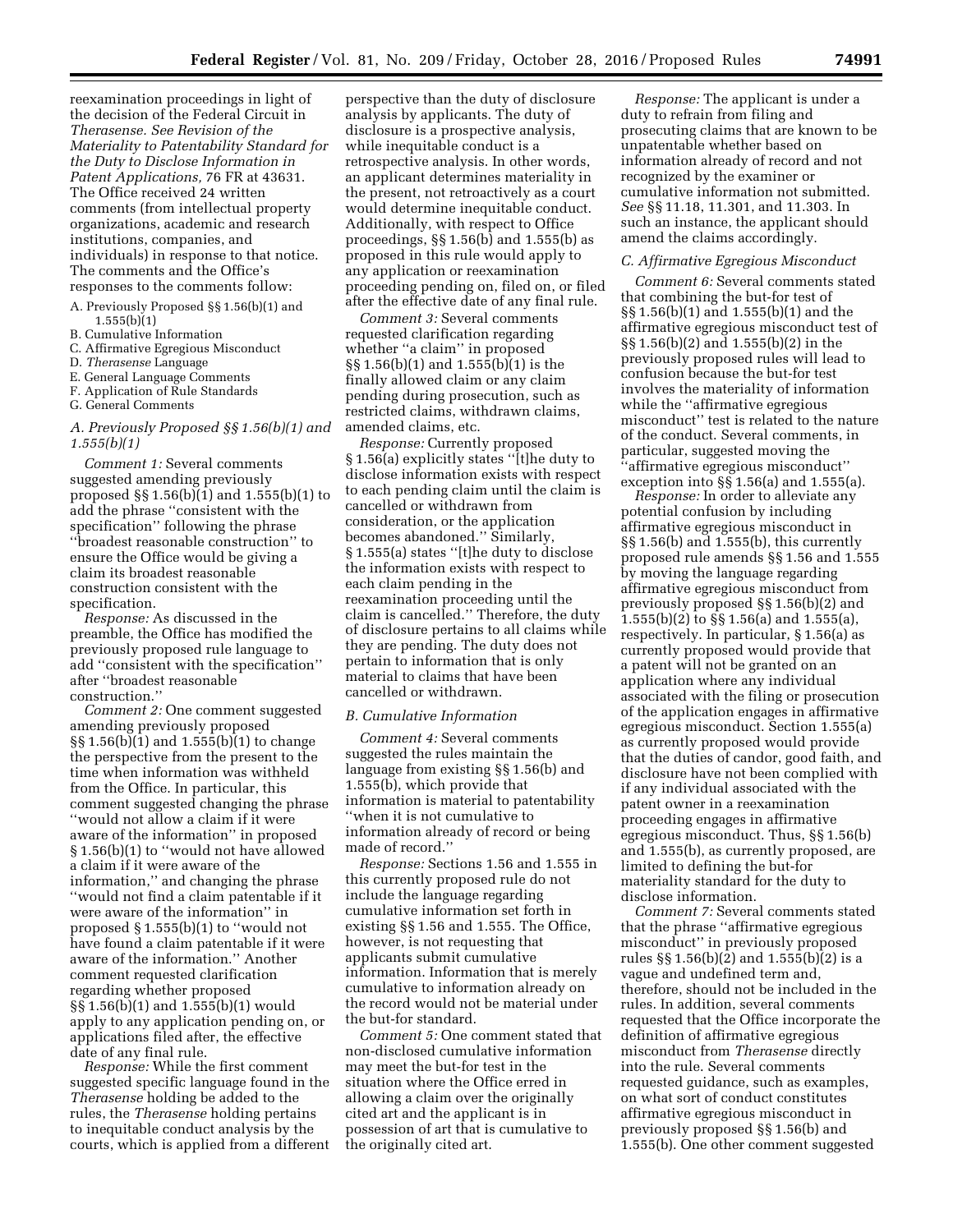clarifying affirmative egregious misconduct to prevent affirmative egregious misconduct from ''swallowing'' the but-for rule and requiring affirmative egregious misconduct to have a realistic potential to impact patentability. Several comments also stated that it is unclear how affirmative egregious misconduct relates to the Office's other rules such as §§ 1.56(a) and 10.23. (While § 10.23 was in effect at the time the comment was made, it has since been removed and § 11.804 was adopted. *See Changes to Representation of Others Before The United States Patent and Trademark Office,* 78 FR 20188 (Apr. 3, 2013).) These comments are applicable to the currently proposed rules as well.

*Response:* As discussed previously, the Office has retained and moved the recitation of affirmative egregious misconduct to currently proposed §§ 1.56(a) and 1.555(a). Affirmative egregious misconduct is recited in currently proposed § 1.56(a) in addition to the other forms of misconduct that would preclude a patent from being granted. Similarly, affirmative egregious misconduct is recited in currently proposed § 1.555(a) in addition to the other forms of misconduct engaged in by, or on behalf of, the patent owner in the reexamination proceeding that would cause a violation of the duties of candor, good faith, and disclosure. The discussion of affirmative egregious misconduct in *Therasense* and subsequent cases, as well as the lengthy jurisprudence of the unclean hands doctrine, offers guidance as to the boundaries of affirmative egregious misconduct. Specifically, in *Therasense,*  the Federal Circuit likened affirmative egregious misconduct to the doctrine of unclean hands that ''dealt with 'deliberately planned and carefully executed scheme[s]' to defraud the PTO and the courts.'' *Therasense,* 649 F.3d at 1292. The Federal Circuit also described several examples of behavior that would constitute affirmative egregious misconduct including ''perjury, the manufacture of false evidence, and the suppression of evidence," as well as filing an ''unmistakably false affidavit.'' *Id.* at 1287, 1292. *See also The Ohio Willow Wood Co.* v. *Alps South, LLC,*  735 F.3d at 1351 (finding that misrepresenting evidence to the Board of Patent Appeals and Interferences was ''tantamount to filing an unmistakably false affidavit''); *Intellect Wireless, Inc.*  v. *HTC Corp.,* 732 F.3d at 1344 (stating ''the materiality prong of inequitable conduct is met when an applicant files a false affidavit and fails to cure the misconduct''). The Federal Circuit

clarified, however, that ''neither mere nondisclosure of prior art references to the PTO nor failure to mention prior art references in an affidavit constitutes affirmative egregious misconduct.'' *Therasense,* 649 F.3d at 1292–93. Further, the Federal Circuit has provided additional guidance on the type of activity that would not constitute affirmative egregious misconduct. *See, e.g., Powell* v. *Home Depot U.S.A., Inc.,* 663 F.3d 1221, 1235 (Fed. Cir. 2011) (failing to update a Petition to Make Special ''is not the type of unequivocal act, 'such as filing an unmistakably false affidavit,' that would rise to the level of 'affirmative egregious misconduct.' '').

*Comment 8:* Several comments suggested that acts of ''affirmative egregious misconduct'' in previously proposed §§ 1.56(b) and 1.555(b) should not be limited solely to ''the applicant.''

*Response:* The Office does not interpret the Federal Circuit's use of ''patentee'' in *Therasense* when describing affirmative egregious misconduct as limiting the misconduct to only the applicant or patent owner. All of the parties identified in §§ 1.56(c) and 1.555(a) are subject to the affirmative egregious misconduct provisions of currently proposed §§ 1.56(a) and 1.555(a), respectively.

*Comment 9:* One comment suggested striking previously proposed § 1.555(b)(2), which was directed to affirmative egregious misconduct, as unnecessary. The comment asserts that the previously proposed rule invites potential third party abuse and confusion during reexamination since third parties will see the rule as a license to argue a lack of candor with respect to previous patent holder submissions to the Office.

*Response:* While the currently proposed rule no longer includes  $\S 1.555(b)(2)$ , the recitation of affirmative egregious misconduct has been moved to currently proposed § 1.555(a). As proposed, this rule would address a patent owner's duty of candor and good faith in dealing with the Office, including the patent owner's duty of disclosure. It would not establish an opportunity in a reexamination proceeding for a third party to challenge the duty of candor and good faith of a patentee. Conduct is not grounds on which reexamination may be requested and is not appropriate to be raised during a reexamination proceeding. *See* MPEP § 2616. The conduct of the patent owner may be raised by the patent owner during a supplemental examination proceeding. If the conduct of the patent owner is raised by the patent owner in the

supplemental examination proceeding, it may be addressed by the Office in the supplemental examination proceeding and in any reexamination proceeding resulting from that supplemental examination proceeding.

#### *D. Therasense Language*

*Comment 10:* Several comments stated that the previously proposed rules should not explicitly reference *Therasense.* The comments questioned whether an explicit reference would allow the rules to change as the *Therasense* standard changes or lock the Office into the standard set forth in the decision even if the standard is later changed. Further, the comments asserted that an explicit reference creates uncertainty in the rules since the rules will become a moving target not subject to interpretation on their face and that a rule cannot be understood on its face without need to interpret the *Therasense* decision. The comments also asserted that tying the rule to an evolving standard will cause currently pending applications to stand as test cases until the standard is fully articulated. Finally, the comments asserted that the incorporation by reference sets a standard based on private litigation where the Office is not a party and grants an administrative agency's rulemaking authority to the judicial branch, which has different goals than the Office.

*Response:* The currently proposed rules no longer include the language addressed by the comment. Notwithstanding the removal of an explicit reference to *Therasense* in currently proposed §§ 1.56(b) and 1.555(b), the recitation of the but-for materiality standard for the duty to disclose information in currently proposed §§ 1.56(b) and 1.555(b) accomplishes what a reference to the court decision would accomplish in adopting the but-for standard set forth in *Therasense.* As discussed previously, the Office has determined that to adopt the but-for standard of materiality set forth in *Therasense,* § 1.56 need not incorporate a specific reference to the court decision that has created that standard. Accordingly, the reference to the *Therasense* court decision in § 1.56, as previously proposed, has not been retained in the currently proposed rule.

The reference to the but-for standard should benefit the public by providing a consistent materiality standard for the duty to disclose information without the need for continuous revisions to the rules as the but-for standard in *Therasense* is interpreted or applied. As discussed previously, *Therasense* was decided by the Federal Circuit *en banc*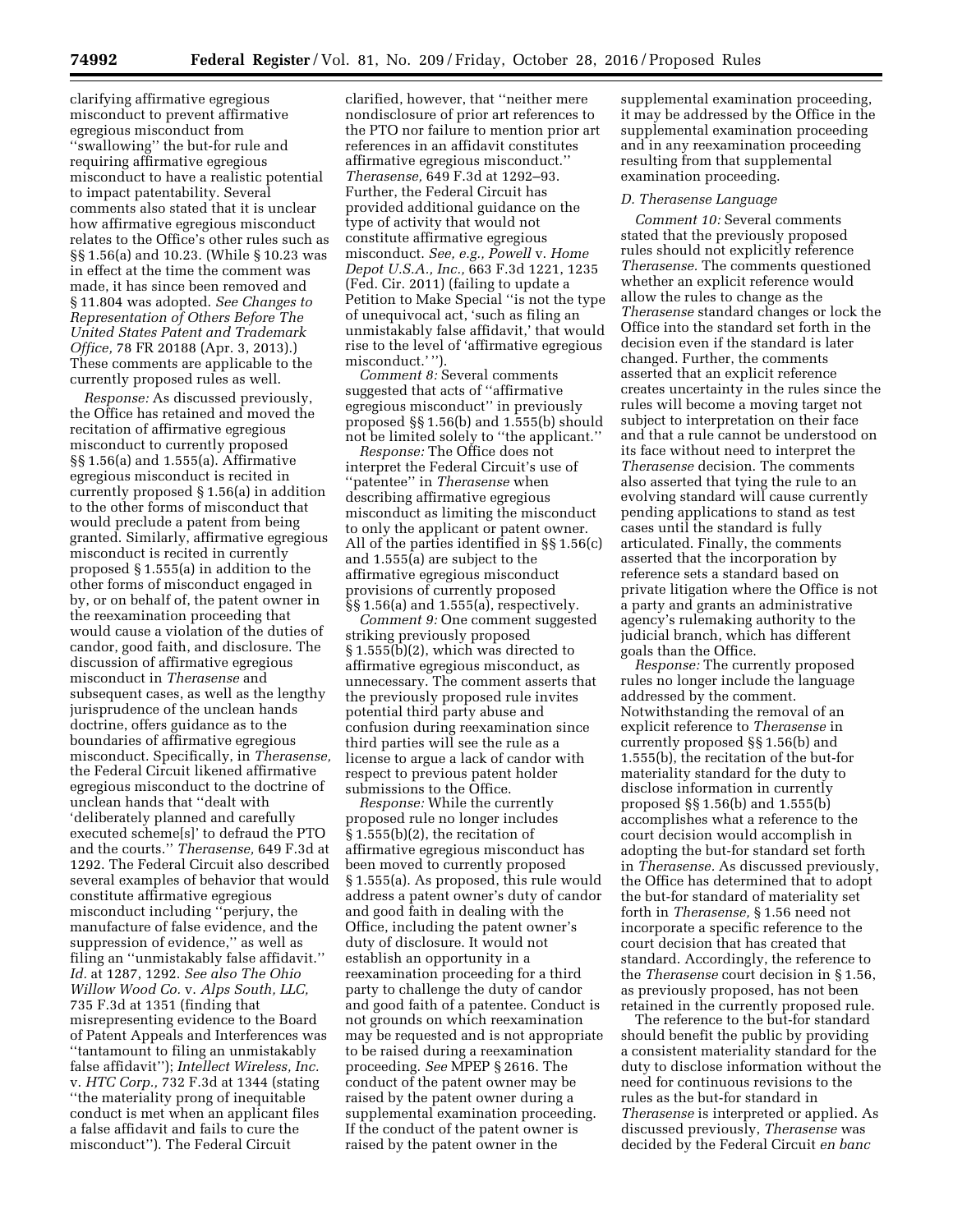and can only be overturned by another *en banc* decision of the Federal Circuit or by a decision of the Supreme Court. In the event that the Supreme Court, or Federal Circuit acting *en banc,* chooses to revise the but-for materiality standard set forth in *Therasense,* the Office will reconsider the rules at that time.

Finally, the Office is not conveying its rulemaking authority to the judicial branch. Instead, the Office is exercising its rulemaking authority to adopt a standard used by the Federal Circuit. By using its rulemaking authority to adopt a common standard, the Office is providing the public with a uniform materiality standard for the duty to disclose information. If the Office should determine the uniform standard no longer provides a benefit to the public, the Office retains the ability to invoke its rulemaking authority and change the rules at any time.

*Comment 11:* One comment stated that the previously proposed rules incorporate two alternative statements within the rules. Specifically, the previously proposed rules include a first sentence that states that information is material to patentability if it is material under the standard set forth in *Therasense* and a second sentence that states information is material to patentability under *Therasense* if (1) the Office would not allow a claim if it were aware of the information, or (2) the applicant engages in affirmative egregious misconduct before the Office as to the information. The comment questioned whether these two sentences were equivalent and, if they were, whether they would remain equivalent as the *Therasense* decision evolves in the Federal Circuit.

*Response:* As discussed previously, this currently proposed rule modifies previously proposed §§ 1.56(b) and 1.555(b) to remove the sentence that explicitly references the *Therasense*  decision. Sections 1.56(b) and 1.555(b) in this currently proposed rule would define the but-for materiality standard for the duty to disclose information as set forth in *Therasense.* 

## *E. General Language Comments*

*Comment 12:* One comment suggested that previously proposed rule § 1.555(b) should preserve the language that patents and printed publications are the appropriate types of information for consideration in reexamination.

*Response:* As discussed previously, unlike existing § 1.555(b), which limits the types of information that could be considered in reexamination to patents and printed publications, the currently proposed rule broadly recites that it is applicable to any matter proper for

consideration in a reexamination (*e.g.,*  admissions by patent owner as well as patents and printed publications).

*Comment 13:* Several comments asserted the previously proposed rules are difficult for applicants to apply and interpret prospectively. Specifically, the comments assert that the proposed rules require the applicant to make legal conclusions in determining how to comply with the rule.

*Response:* As stated in the previous notice of proposed rulemaking, the Office recognizes the tension in basing the disclosure requirement on unpatentability. *See Revision of the Materiality to Patentability Standard for the Duty to Disclose Information in Patent Applications,* 76 FR at 43633. However, since the existing provisions of §§ 1.56(b) and 1.555(b) require applicants to determine if there is a *prima facie* case of unpatentability, applicants are accustomed to making such determinations when complying with the duty of disclosure. Further, the but-for standard set forth in this currently proposed rule should not be any more difficult for applicants to apply during prosecution than the *prima facie* case of unpatentability standard that would be replaced by this currently proposed rule. Both standards require the applicant to reassess materiality as claims are amended, cancelled, and added. Lastly, the Office believes the but-for standard, as articulated by the Federal Circuit in *Therasense,* would also provide applicants with guidance on what information the applicant is required to submit to the Office.

#### *F. Application of Rule Standards*

*Comment 14:* Several comments addressed the scope of evidence to be considered when materiality or egregious misconduct determinations are made by the Office during application of these proposed rules, including whether the Office would take into account rebuttal evidence or whether the scope would be limited to the record before the Office.

*Response:* The Office would utilize all available evidence when making determinations of materiality or affirmative egregious misconduct, including rebuttal evidence. Limiting determinations of materiality or affirmative egregious misconduct to the record before the Office might promote fraud and bad faith in practicing before the Office and may lead to erroneous decisions.

*Comment 15:* Several comments requested the Office to stay Office of Enrollment and Discipline (OED) proceedings until a final court

resolution regarding inequitable conduct is obtained in the courts.

*Response:* This currently proposed rule would only modify the materiality standard for the duty of disclosure required in §§ 1.56 and 1.555. OED proceedings are governed by procedures outlined in 37 CFR part 11, and the timeline under which the OED must commence disciplinary proceedings is subject to 35 U.S.C. 32 as amended by the America Invents Act (AIA). *See*  Public Law 112–29, section 3(k), 125 Stat. 340, section 3(k) (2011).

### *G. General Comments*

*Comment 16:* One comment proposed the Office tailor the discipline for failing to comply with the duty of disclosure to sanctions other than rendering patents unenforceable.

*Response:* The Office does not render a patent unenforceable for an applicant's failure to comply with the duty of disclosure. Rather, a court may hold a patent unenforceable due to inequitable conduct.

*Comment 17:* Several comments suggested proposing rules for materiality for each new post-issuance proceeding under the America Invents Act (AIA), such as post grant review, *inter partes* review, and covered business method patents review. The comment suggested that, since each post-issuance proceeding is different, separate materiality standards may be necessary.

*Response:* This comment is outside the scope of this rulemaking. The Office, however, has adopted § 42.11 to govern the duty of candor owed to the Office in the new post-issuance proceedings under the AIA. Additionally, the existing regulations at § 42.51 require a party to serve relevant information that is inconsistent with a position advanced during the proceedings.

*Comment 18:* Several comments asserted the Office should not require applicants to explain or clarify the relationship of the prior art to the claimed invention as suggested by the Office in the previous notice of proposed rulemaking. *See Revision of the Materiality to Patentability Standard for the Duty to Disclose Information in Patent Applications,* 76 FR at 43632. In addition, several comments suggested that, if the Office requires such an explanation, applicants should be given a safe harbor so that such explanation would not be regarded as an act of affirmative egregious misconduct.

*Response:* The contemplated required explanation from the previous notice of proposed rulemaking addressed by the comment is not included in this currently proposed rulemaking.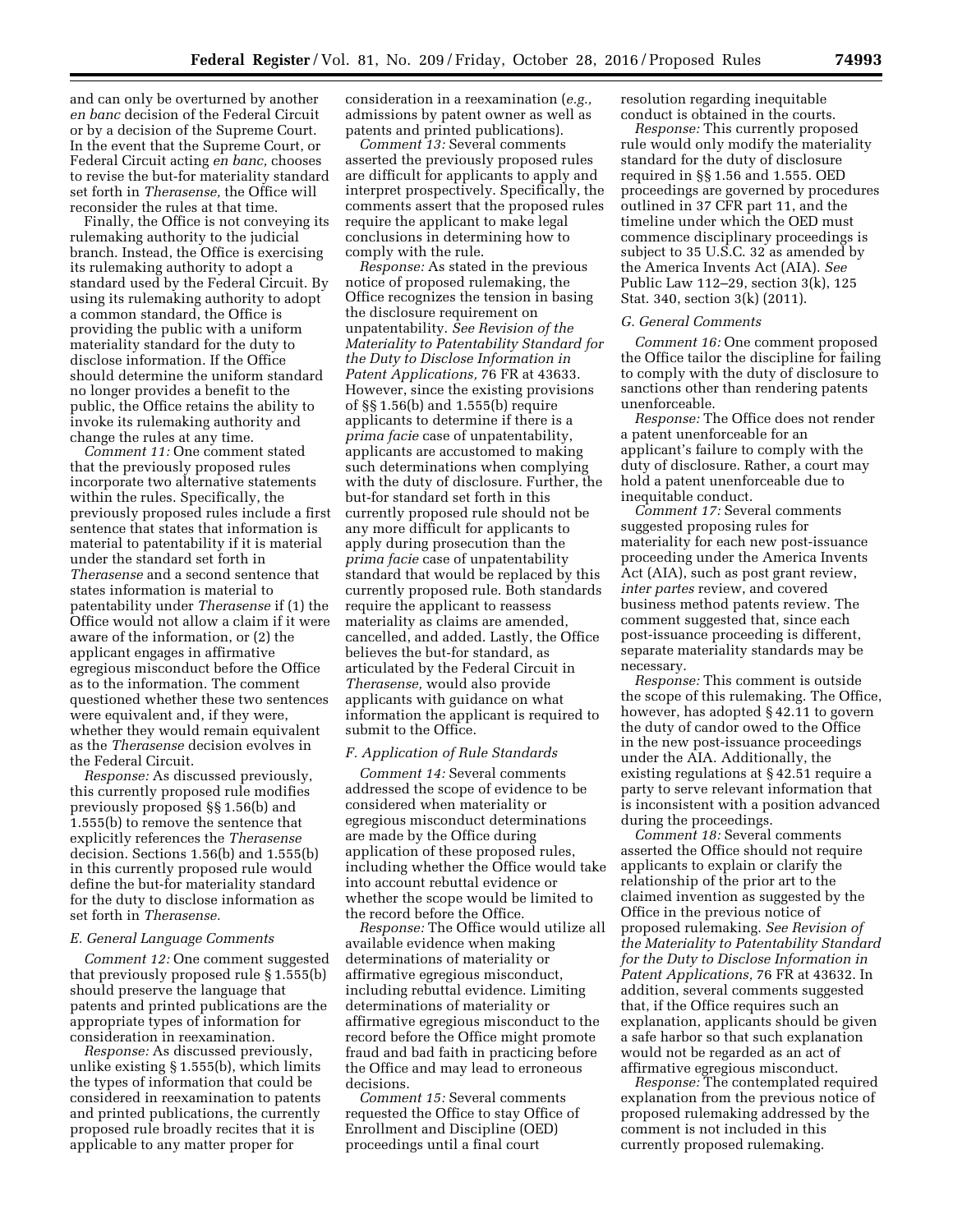*Comment 19:* Several comments stated that the proposed but-for standard for materiality will not reduce the incentive to submit marginally relevant information to the Office. In addition, one comment asserted that the stated rationale for the but-for standard does not justify the rule change since the 1992 version of the rule, which contained a *prima facie* case of unpatentability standard, did not contribute to the over-disclosure to the Office or the overuse of inequitable conduct in litigation. This comment stated that, as long as the penalty for inequitable conduct is the loss of enforceability of the patent, applicants will continue to submit voluminous amounts of information to the Office to avoid a finding of inequitable conduct.

*Response:* The Office appreciates that a patent may be found unenforceable due to a finding of inequitable conduct. However, the Office's proposed adoption of the but-for standard of materiality articulated by the Federal Circuit in the *Therasense* decision, as well as the *Therasense* decision itself, should incentivize applicants not to submit marginally relevant information to the Office as this information would not meet the articulated standard.

*Comment 20:* Several comments requested that the Office no longer require the cross-citation of prior art found in related applications. The comments also requested the Office to provide a safe harbor provision under which information from related applications is not material and need not be submitted or, in the alternative, the definition of a related application is limited to ''family cases'' (*i.e.,* those cases for which there is some chain of priority claim), ''similar claims cases'' (*i.e.,* those cases under a common obligation of assignment for which the claims are not patentably distinct), and ''team exception cases'' (*i.e.,* those cases for which the provisions of 35 U.S.C. 102(b)(2)(c) apply (35 U.S.C. 103(c) for pre-AIA applications)).

*Response:* An applicant is under a duty of disclosure to provide all known material information to the Office no matter how the applicant becomes aware of the information. An applicant is in the best position to know of any material information, especially when an applicant learns about the information from prosecution in related applications such as in applications for which priority or benefit is claimed. Having all material information in front of the examiner as early as possible will expedite prosecution and improve examination quality. But under the standard in this currently proposed rule, an applicant would be under no duty to

provide information from related applications unless that information is but-for material.

*Comment 21:* Several comments requested the Office provide a standard method of cross-citation for information in related cases so examiners will automatically review the information in the corresponding application without the applicant having to submit the information in an IDS.

*Response:* The Office is currently exploring an initiative to provide examiners with information (*e.g.,* prior art, search reports, etc.) from applicant's related applications as early as possible to increase patent examination quality and efficiency. In the interim, applicants must comply with the requirements of §§ 1.97 and 1.98.

*Comment 22:* Several comments suggested incentivizing the filing of non-material disclosures. Essentially, the comments believed that the submission of a reference will be interpreted as an admission that it meets that materiality standard and, therefore, applicants will not submit non-material information. As an incentive to submit non-material information, the comments suggested relaxing or eliminating any burdens, such as waiving fees.

*Response:* The Office does not construe any submission of information as an admission of materiality. Section 1.97(h) specifically states, ''[t]he filing of an information disclosure statement shall not be construed to be an admission that the information cited in the statement is, or is considered to be, material to patentability as defined in § 1.56(b).'' Therefore, the proposal to incentivize the submission of nonmaterial information is not necessary.

*Comment 23:* One comment stated that, while the Office will not regard information disclosures as admissions of unpatentability for any claims in the application under § 1.97(h), the Office does not have the authority to make this promise on behalf of the courts. The comment asserted that the courts will inevitably hold that any disclosure of prior art is an admission that some pending claim is unpatentable.

*Response:* The comment did not provide any support for the asserted proposition that the courts treat the disclosure of prior art as an admission that at least one pending claim is unpatentable, and the Office is not aware of any court decision with such a holding.

*Comment 24:* Several comments requested the duty of disclosure end upon payment of the issue fee rather than the patent grant.

*Response:* It is in the applicant's and the public's best interest to have all

material information known to the applicant considered by the examiner before a patent is granted. This will result in a stronger patent and avoid unnecessary post-grant proceedings and litigation. Section 1.97(d) thus provides for information to be submitted to the Office after a final action, notice of allowance, or action that otherwise closes prosecution is mailed, provided the IDS is filed on or before payment of the issue fee and is accompanied by the appropriate fee and statement under § 1.97(e). If the conditions of § 1.97(d) cannot be met, an applicant must file a request for continued examination (RCE) to have information considered by the examiner. Further, once the issue fee has been paid, the applicant must comply with § 1.313(c) (*i.e.,* file a petition to withdraw from issue for consideration of an RCE) in order to have information considered by the examiner. In order to alleviate the burden on applicants in this situation, the Office has instituted the Quick Path Information Disclosure Statement (QPIDS) pilot program. The QPIDS pilot program eliminates the requirement for processing an RCE with an IDS after payment of the issue fee where the IDS is accompanied by the appropriate fee and statement under § 1.97(e) and the examiner determines that no item of information in the IDS necessitates reopening prosecution. For more information visit the QPIDS Web site at *[www.uspto.gov/patents/init](http://www.uspto.gov/patents/init_events/qpids.jsp)*\_*events/ [qpids.jsp.](http://www.uspto.gov/patents/init_events/qpids.jsp)* 

*Comment 25:* Several comments proposed giving an applicant a ''safe harbor'' so the duty of disclosure for the applicant ends when the applicant provides the information to counsel.

*Response:* The purpose of the duty of disclosure requirement is to ensure that all material information known by the applicant is provided to the Office in the manner prescribed by §§ 1.97(b)–(d) and 1.98. Ending that duty upon the submission of the documents to counsel could potentially delay or prevent material information from being filed with the Office, resulting in, for example, a reduction in patent quality or a delay in the patent grant.

*Comment 26:* Several comments requested the Office abrogate the duty of disclosure. The comments provided numerous reasons, such as harmonization with the patent offices that do not have such a duty. In the alternative, several comments suggested modifying the materiality standard to include only information that is not available to the public because most of the information submitted is readily searchable public information.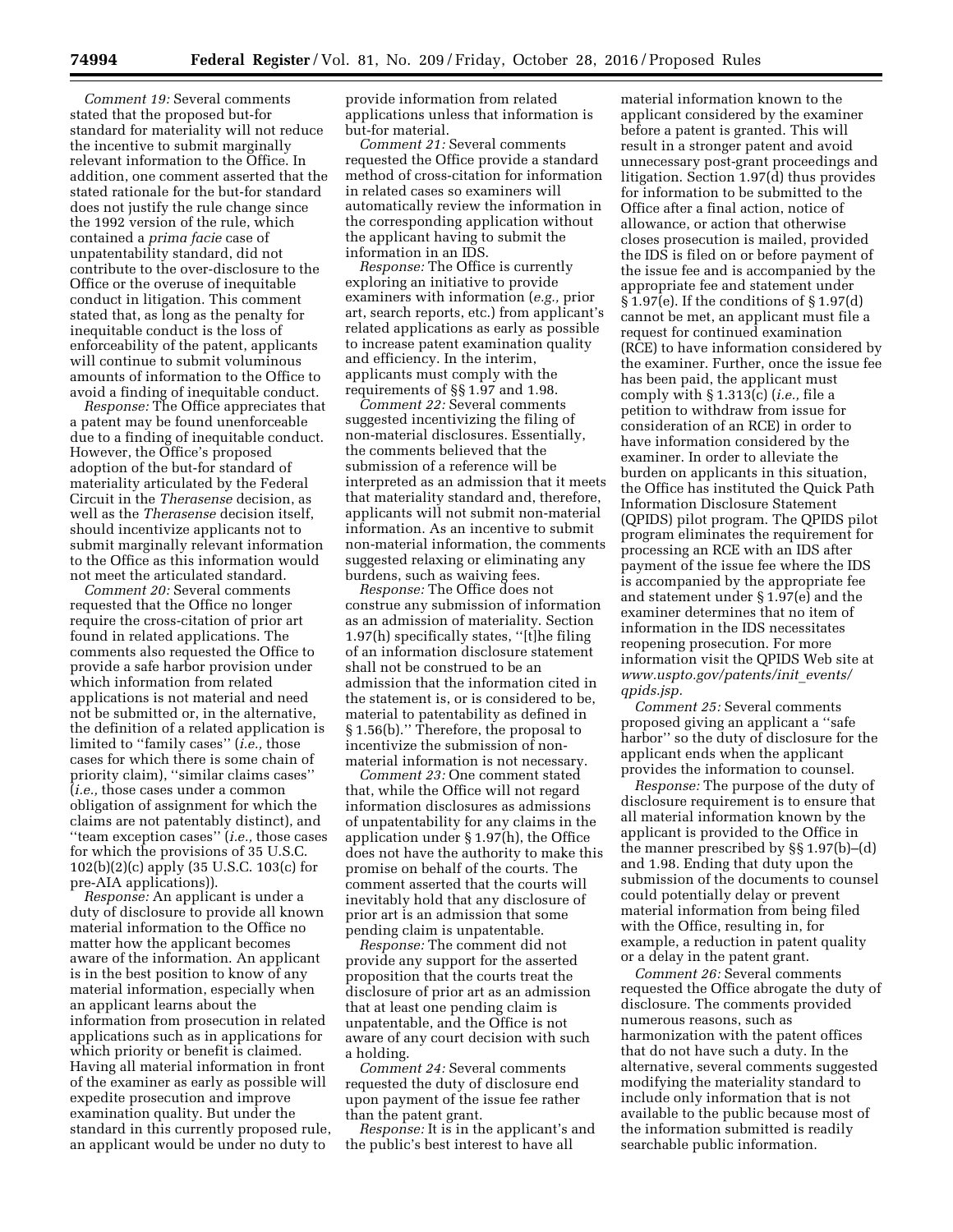*Response:* The public interest is best served, and the most effective and highest quality patent examination occurs, when the Office is aware of, and evaluates the teachings of, all information material to patentability during examination. Since the applicant is in the best position to be aware of material information in the art, it serves the public interest to require that the applicant submit this information to the Office during examination. Even if this information is publicly available, there is no guarantee that the examiner will find the information. Further, requiring the examiner to locate this information when the applicant is already aware of it unnecessarily expends government resources, increases search time, and could reduce examination quality. It is also noted that limiting materiality to information that is not available to the public would essentially abrogate the duty of disclosure because most information that is not available to the public is unlikely to meet the prior art requirements of 35 U.S.C. 102, hence preventing pertinent prior art from being seen by the examiner.

*Comment 27:* One comment asked the Office to clarify whether the new rules create any duty to investigate.

*Response:* Sections 1.56 and 1.555 in the currently proposed rule would not create any new or additional duty to investigate. However, practitioners and non-practitioners are reminded of the duty under § 11.18(b)(2) to make an ''inquiry reasonable under the circumstances'' when presenting any paper to the Office.

## **Rulemaking Considerations**

### *A. Administrative Procedure Act*

This currently proposed rule would harmonize the rules of practice concerning the materiality standard for the duty of disclosure with the but-for materiality standard for inequitable conduct set forth in *Therasense.* The changes in this currently proposed rule would not alter the substantive criteria of patentability. Therefore, the changes in this currently proposed rule involve rules of agency practice and procedure and/or interpretive rules. *See Bachow Commc'ns, Inc.* v. *F.C.C.,* 237 F.3d 683, 690 (D.C. Cir. 2001) (Rules governing an application process are procedural under the Administrative Procedure Act.); *Inova Alexandria Hosp.* v. *Shalala,* 244 F.3d 342, 350 (4th Cir. 2001) (Rules for handling appeals were procedural where they did not change the substantive standard for reviewing claims.); *Nat'l Org. of Veterans' Advocates, Inc.* v. *Sec'y of Veterans Affairs,* 260 F.3d 1365, 1375 (Fed. Cir.

2001) (Rule that clarifies interpretation of a statute is interpretive.).

Accordingly, prior notice and opportunity for public comment are not required pursuant to 5 U.S.C. 553(b) or (c) (or any other law). *See Cooper Techs. Co.* v. *Dudas,* 536 F.3d 1330, 1336–37 (Fed. Cir. 2008) (stating that 5 U.S.C. 553, and thus 35 U.S.C. 2(b)(2)(B), does not require notice and comment rulemaking for '''interpretative rules, general statements of policy, or rules of agency organization, procedure, or practice''' (quoting 5 U.S.C.  $\overline{5}$ 53(b)(3)(A))). The Office, however, is publishing the currently proposed rule for comment to seek the benefit of the public's views on the Office's proposed revision of the materiality standard for the duty to disclose information to the Office.

### *B. Regulatory Flexibility Act*

For the reasons set forth herein, the Deputy General Counsel for General Law of the United States Patent and Trademark Office has certified to the Chief Counsel for Advocacy of the Small Business Administration that changes proposed in this notice will not have a significant economic impact on a substantial number of small entities. *See*  5 U.S.C. 605(b).

This notice proposes to harmonize the standard for materiality under §§ 1.56 and 1.555 for the duty of disclosure with the but-for materiality standard for inequitable conduct set forth in *Therasense.* The harmonized materiality standard should reduce the incentives to submit marginally relevant information in information disclosure statements (IDSs). The changes in this currently proposed rule involve rules of agency practice and procedure and/or interpretive rules and would not result in any additional fees or requirements on patent applicants or patentees. Therefore, the changes proposed in this rulemaking will not have a significant economic impact on a substantial number of small entities.

## *C. Executive Order 12866 (Regulatory Planning and Review)*

This rulemaking has been determined to be not significant for purposes of Executive Order 12866 (Sept. 30, 1993).

# *D. Executive Order 13563 (Improving Regulation and Regulatory Review)*

The Office has complied with Executive Order 13563. Specifically, the Office has, to the extent feasible: (1) Used the best available techniques to quantify costs and benefits and considered values such as equity, fairness, and distributive impacts; (2) involved the public in an open

exchange of information and perspectives among experts in relevant disciplines, affected stakeholders in the private sector, and the public as a whole, and provided on-line access to the rulemaking docket; (3) attempted to promote coordination, simplification, and harmonization across government agencies and identified goals designed to promote innovation; (4) considered approaches that reduce burdens and maintain flexibility and freedom of choice for the public; and (5) ensured the objectivity of scientific and technological information and processes.

## *E. Executive Order 13132 (Federalism)*

This rulemaking does not contain policies with federalism implications sufficient to warrant preparation of a Federalism Assessment under Executive Order 13132 (Aug. 4, 1999).

## *F. Executive Order 13175 (Tribal Consultation)*

This rulemaking will not: (1) Have substantial direct effects on one or more Indian tribes; (2) impose substantial direct compliance costs on Indian tribal governments; or (3) preempt tribal law. Therefore, a tribal summary impact statement is not required under Executive Order 13175 (Nov. 6, 2000).

# *G. Executive Order 13211 (Energy Effects)*

This rulemaking is not a significant energy action under Executive Order 13211 because this rulemaking is not likely to have a significant adverse effect on the supply, distribution, or use of energy. Therefore, a Statement of Energy Effects is not required under Executive Order 13211 (May 18, 2001).

# *H. Executive Order 12988 (Civil Justice Reform)*

This rulemaking meets applicable standards to minimize litigation, eliminate ambiguity, and reduce burden as set forth in sections 3(a) and 3(b)(2) of Executive Order 12988 (Feb. 5, 1996).

# *I. Executive Order 13045 (Protection of Children)*

This rulemaking does not concern an environmental risk to health or safety that may disproportionately affect children under Executive Order 13045 (Apr. 21, 1997).

# *J. Executive Order 12630 (Taking of Private Property)*

This rulemaking will not effect a taking of private property or otherwise have taking implications under Executive Order 12630 (Mar. 15, 1988).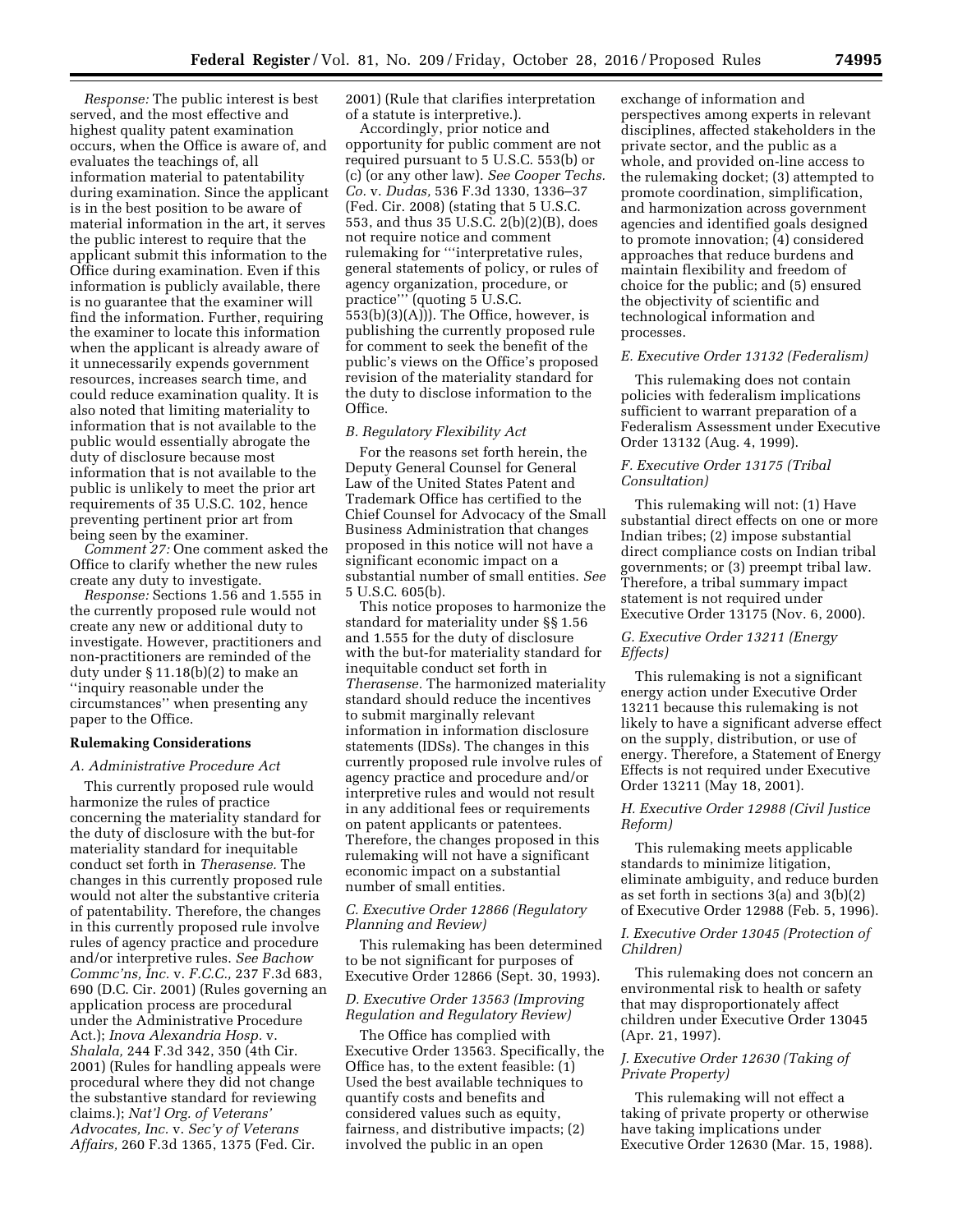## *K. Congressional Review Act*

Under the Congressional Review Act provisions of the Small Business Regulatory Enforcement Fairness Act of 1996 (5 U.S.C. 801 *et seq.*), prior to issuing any final rule, the PTO will submit a report containing this final rule and other required information to the U.S. Senate, the U.S. House of Representatives, and the Comptroller General of the Government Accountability Office. The changes in this notice do not result in an annual effect on the economy of 100 million dollars or more, a major increase in costs or prices, or significant adverse effects on competition, employment, investment, productivity, innovation, or the ability of United States-based enterprises to compete with foreignbased enterprises in domestic and export markets. Therefore, this notice is not expected to result in a ''major rule'' as defined in 5 U.S.C. 804(2).

## *L. Unfunded Mandates Reform Act of 1995*

The changes in this notice do not involve a Federal intergovernmental mandate that will result in the expenditure by State, local, and tribal governments, in the aggregate, of 100 million dollars (as adjusted) or more in any one year or a Federal private sector mandate that will result in the expenditure by the private sector of 100 million dollars (as adjusted) or more in any one year and will not significantly or uniquely affect small governments. Therefore, no actions are necessary under the provisions of the Unfunded Mandates Reform Act of 1995. *See* 2 U.S.C. 1501 *et seq.* 

### *M. National Environmental Policy Act*

This rulemaking will not have any effect on the quality of environment and is thus categorically excluded from review under the National Environmental Policy Act of 1969. *See*  42 U.S.C. 4321 *et seq.* 

# *N. National Technology Transfer and Advancement Act*

The requirements of section 12(d) of the National Technology Transfer and Advancement Act of 1995 (15 U.S.C. 272 note) are not applicable because this rulemaking does not contain provisions which involve the use of technical standards.

#### *O. Paperwork Reduction Act*

The changes in this rulemaking involve information collection requirements which are subject to review by the Office of Management and Budget (OMB) under the Paperwork Reduction Act of 1995 (44 U.S.C. 3501

*et seq.*). The collection of information involved in this final rule has been reviewed and approved by OMB under OMB control number 0651–0031. This rulemaking proposes to harmonize the standard for materiality under §§ 1.56 and 1.555 for the duty of disclosure with the but-for standard for materiality for inequitable conduct set forth in *Therasense.* This notice does not adopt any additional fees or information collection requirements on patent applicants or patentees.

Notwithstanding any other provision of law, no person is required to respond to, nor shall a person be subject to a penalty for failure to comply with, a collection of information subject to the requirements of the Paperwork Reduction Act unless that collection of information displays a currently valid OMB control number.

### **List of Subjects in 37 CFR Part 1**

Administrative practice and procedure, Biologics, Courts, Freedom of information, Inventions and patents, Reporting and record keeping requirements, Small businesses.

For the reasons set forth in the preamble, 37 CFR part 1 is proposed to be amended as follows:

# **PART 1—RULES OF PRACTICE IN PATENT CASES**

■ 1. The authority citation for 37 CFR part 1 continues to read as follows:

**Authority:** 35 U.S.C. 2(b)(2), unless otherwise noted.

■ 2. Section 1.56 is amended by revising paragraphs (a) and (b) to read as follows:

## **§ 1.56 Duty to disclose information material to patentability.**

(a) A patent by its very nature is affected with a public interest. The public interest is best served, and the most effective patent examination occurs when, at the time an application is being examined, the Office is aware of and evaluates the teachings of all information material to patentability. Each individual associated with the filing and prosecution of a patent application has a duty of candor and good faith in dealing with the Office, which includes a duty to disclose to the Office all information known to that individual to be material to patentability under the but-for materiality standard as defined in paragraph (b) of this section. The duty to disclose information exists with respect to each pending claim until the claim is cancelled or withdrawn from consideration or the application becomes abandoned. Information material to the patentability of a claim that is cancelled or withdrawn from

consideration need not be submitted if the information is not material to the patentability of any claim remaining under consideration in the application. There is no duty to submit information which is not material to the patentability of any existing claim. The duty to disclose all information known to be material to patentability is deemed to be satisfied if all information known to be material to patentability of any claim issued in a patent was cited by the Office or submitted to the Office in the manner prescribed by §§ 1.97(b) through (d) and 1.98. However, no patent will be granted on an application in connection with which affirmative egregious misconduct was engaged in, fraud on the Office was practiced or attempted, or the duty of disclosure was violated through bad faith or intentional misconduct. The Office encourages applicants to carefully examine:

(1) Prior art cited in search reports of a foreign patent office in a counterpart application, and

(2) The closest information over which individuals associated with the filing or prosecution of a patent application believe any pending claim patentably defines, to make sure that any material information contained therein is disclosed to the Office.

(b) Information is but-for material to patentability if the Office would not allow a claim if the Office were aware of the information, applying the preponderance of the evidence standard and giving the claim its broadest reasonable construction consistent with the specification.

\* \* \* \* \* ■ 3. Section 1.555 is amended by revising paragraphs (a) and (b) to read as follows:

#### **§ 1.555 Information material to patentability in** *ex parte* **reexamination and**  *inter partes* **reexamination proceedings.**

(a) A patent by its very nature is affected with a public interest. The public interest is best served, and the most effective reexamination occurs when, at the time a reexamination proceeding is being conducted, the Office is aware of and evaluates the teachings of all information material to patentability in a reexamination proceeding. Each individual associated with the patent owner in a reexamination proceeding has a duty of candor and good faith in dealing with the Office, which includes a duty to disclose to the Office all information known to that individual to be material to patentability in a reexamination proceeding under the but-for materiality standard as defined in paragraph (b) of this section. The individuals who have